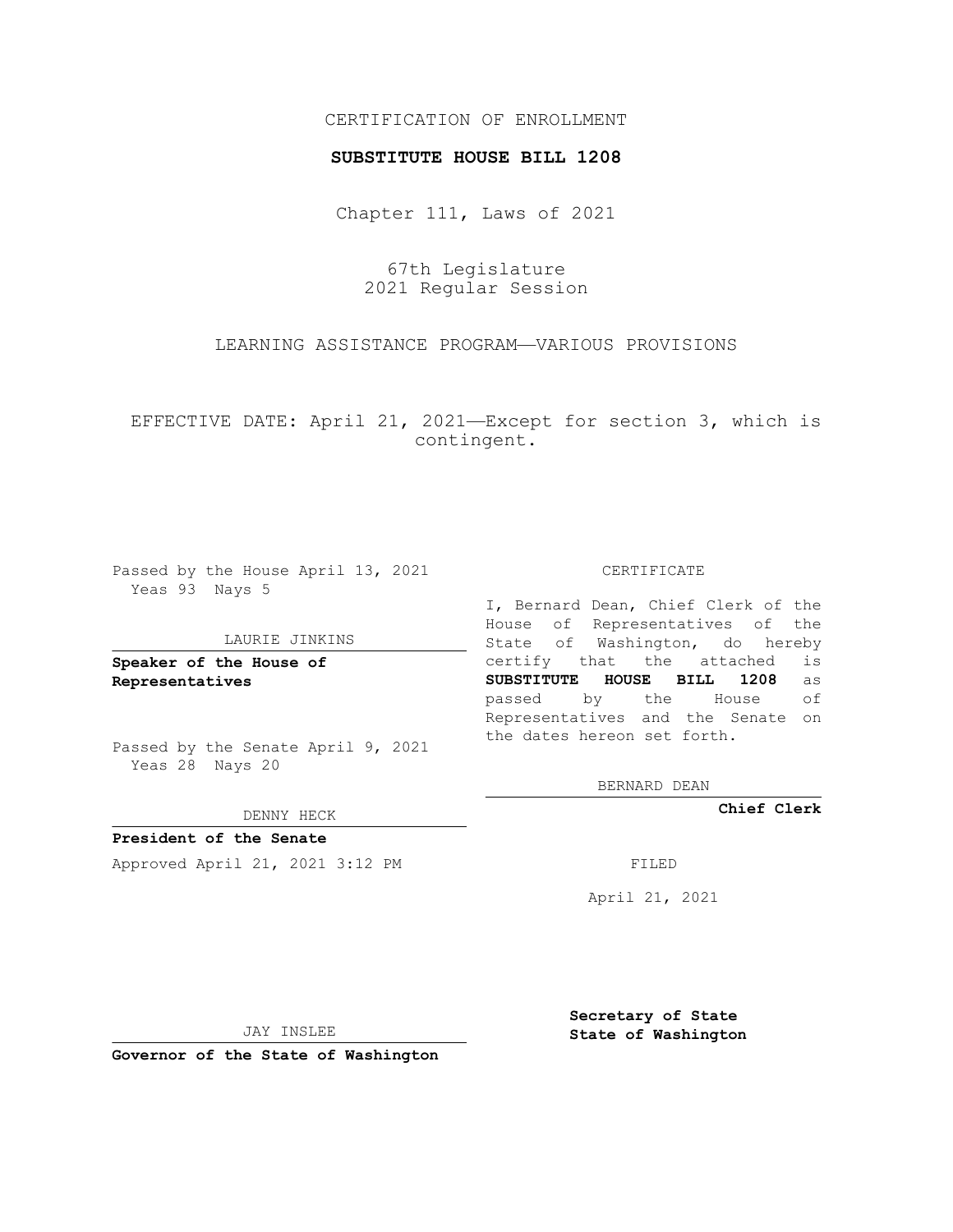## **SUBSTITUTE HOUSE BILL 1208**

AS AMENDED BY THE SENATE

Passed Legislature - 2021 Regular Session

# **State of Washington 67th Legislature 2021 Regular Session**

**By** House Education (originally sponsored by Representatives Santos, Steele, Lekanoff, Paul, Callan, Ortiz-Self, Bergquist, and Harris-Talley)

READ FIRST TIME 02/15/21.

 AN ACT Relating to modifying the learning assistance program to enable school districts to focus on identifying and addressing student academic deficits in basic skills resulting from or exacerbated by the COVID-19 pandemic by granting greater local control over, accountability for, and flexibility with program funds, and to authorize continued flexible use of program funds through the framework of the Washington integrated student supports protocol; amending RCW 28A.300.139, 28A.165.005, 28A.165.015, 28A.165.065, 28A.165.100, 28A.300.130, 28A.305.130, 28A.320.190, and 28A.710.280; 10 adding new sections to chapter 28A.165 RCW; creating new sections; repealing RCW 28A.165.035; providing a contingent effective date; 12 providing a contingent expiration date; and declaring an emergency.

BE IT ENACTED BY THE LEGISLATURE OF THE STATE OF WASHINGTON:

 NEW SECTION. **Sec. 1.** (1) The legislature acknowledges that the learning assistance program was developed to provide supplemental instruction and services for public school students who are not meeting academic standards. Initially, school districts were allowed to use learning assistance program funds in a flexible manner to support students participating in the program. Over time, the legislature restricted, and established priorities for, the use of learning assistance program funds. The legislature finds that it is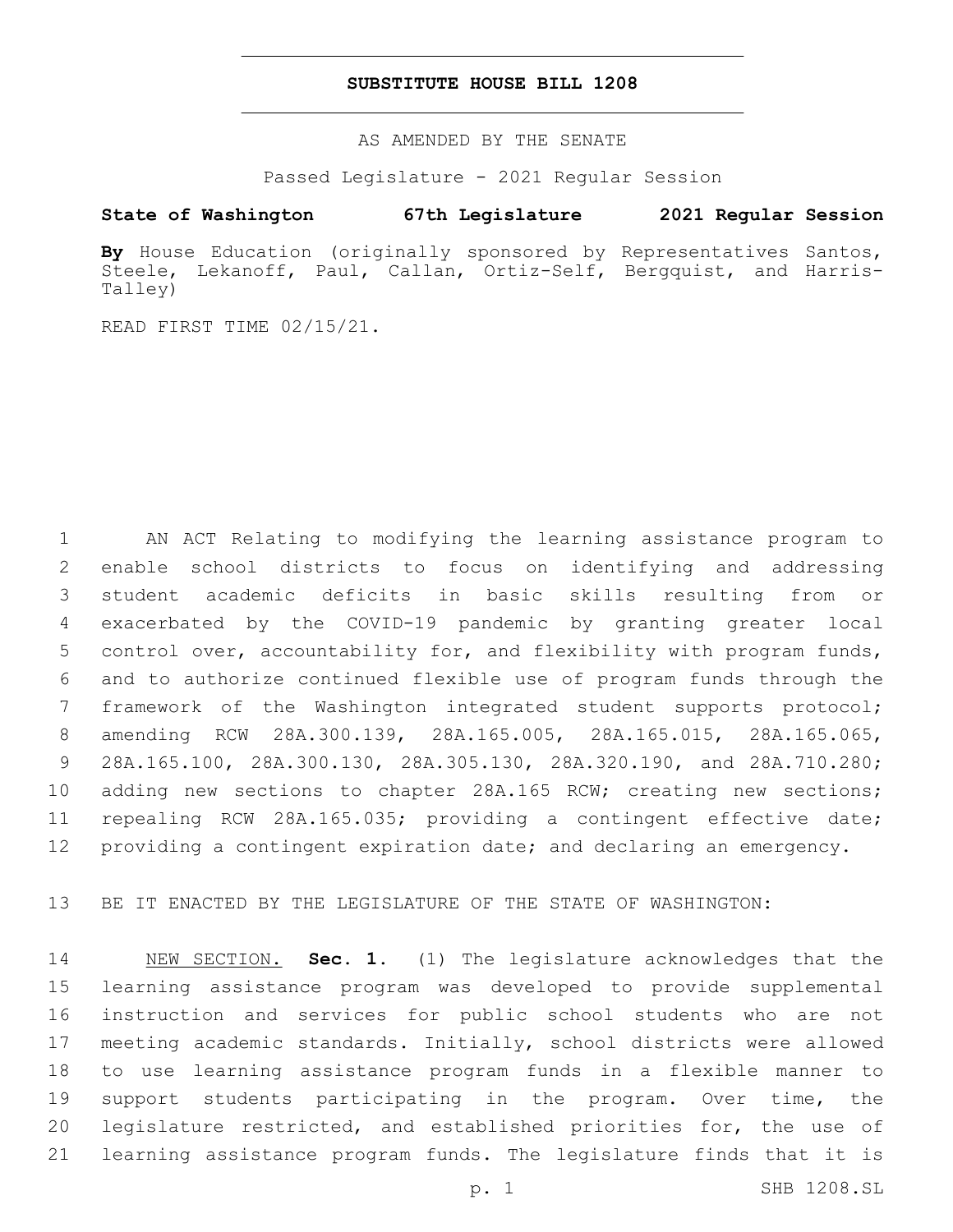time to restore flexibility to the use of learning assistance program funds; however, local control must be balanced with accountability for improvement in the academic achievement of students participating in the program.4

 (2)(a) The legislature expects that the learning assistance program will continue to be used to fund supplemental instruction and service to eligible students who are not meeting academic standards.

 (b) However, the legislature intends to immediately remove restrictions on the use of learning assistance program funds so that school districts can flexibly use these funds to identify and address the academic and nonacademic needs of students resulting from and exacerbated by the COVID-19 pandemic. Removal of the restrictions does not mean that learning assistance programs cannot continue to use the best practices and strategies included on the state menus or the services and activities listed in RCW 28A.165.035, as repealed by 16 this act.

 (3)(a) Beginning September 1, 2025, or following the end of the state of emergency declared by the governor due to COVID-19, whichever is later, the legislature intends to continue the flexible use of learning assistance program funds but require that budgeting and expenditure of these funds occur through the framework of the Washington integrated student supports protocol, established by the 23 legislature in 2016.

 (b) To ease the transition, the legislature recommends that school district boards of directors begin budgeting and expending learning assistance program funds using the Washington integrated 27 student supports protocol as soon as possible.

 (c) Under the protocol, before engaging in the process of budgeting and expending learning assistance program funds, the legislature expects school district boards of directors to perform needs assessments and use data to map the resources of the school district, each school, and the community. School boards are expected to identify gaps in the coordination and integration of academic and nonacademic supports and to engage community partners in strategic planning that prioritizes the needs of students. Each school in the district is also expected to use needs assessments and data to determine how to best engage community partners to address the academic and nonacademic needs of its students in an integrated and coordinated manner. Finally, the legislature expects that schools and school districts will use data in an iterative process to drive

p. 2 SHB 1208.SL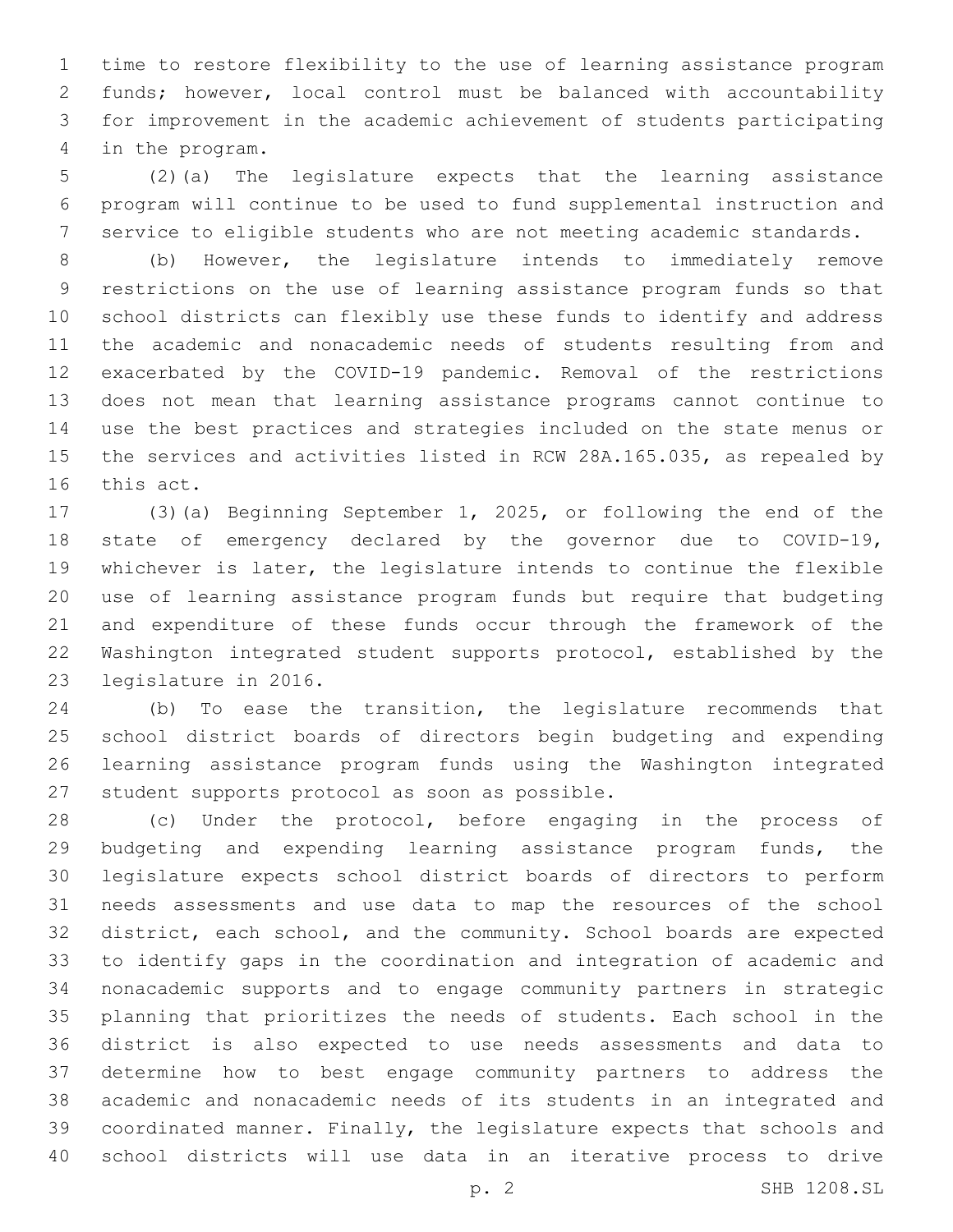decisions about how learning assistance program funds continue to be used, and to determine whether decisions about the use of program funds resulted in improvement in students' academic achievement.

 NEW SECTION. **Sec. 2.** A new section is added to chapter 28A.165 RCW to be codified between RCW 28A.165.005 and 28A.165.065 to read as follows:6

 (1) Immediately upon the effective date of this section and through the later of: (a) The expiration or termination of Proclamation 20-05, and any subsequent orders extending or amending the proclamation, declaring a state of emergency on February 29, 2020, for all counties in Washington due to COVID-19; or (b) September 1, 2025, school districts must budget and expend the appropriations for the learning assistance program, under RCW 28A.165.005 through 28A.165.065, to identify and address the academic and nonacademic needs of students resulting from and exacerbated by 16 the COVID-19 pandemic.

 (2) During the time period described in subsection (1) of this section, school districts are encouraged to budget and expend the appropriations for the learning assistance program, under RCW 28A.165.005 through 28A.165.065, using the framework of the Washington integrated student supports protocol, established under 22 RCW 28A.300.139.

 (3) If a school district elects to budget and expend learning assistance program funds using the framework of the Washington integrated student supports protocol, a district may use up to 15 percent of the district's learning assistance program allocation to 27 deliver academic, nonacademic, and social-emotional supports and services to students through partnerships with community-based or other out-of-school organizations in accordance with RCW 28A.300.139. Any agreement entered into by a school district and a community 31 partner in accordance with RCW 28A.300.139 must:

 (a) Specify that learning assistance program funds may be used 33 only to provide direct supports and services to students;

 (b) Clearly identify the academic, nonacademic, or social- emotional supports and services that will be made available to students by the community partner and how those supports and services align to the needs of the students as identified in the student-level 38 needs assessment required by RCW 28A.300.139; and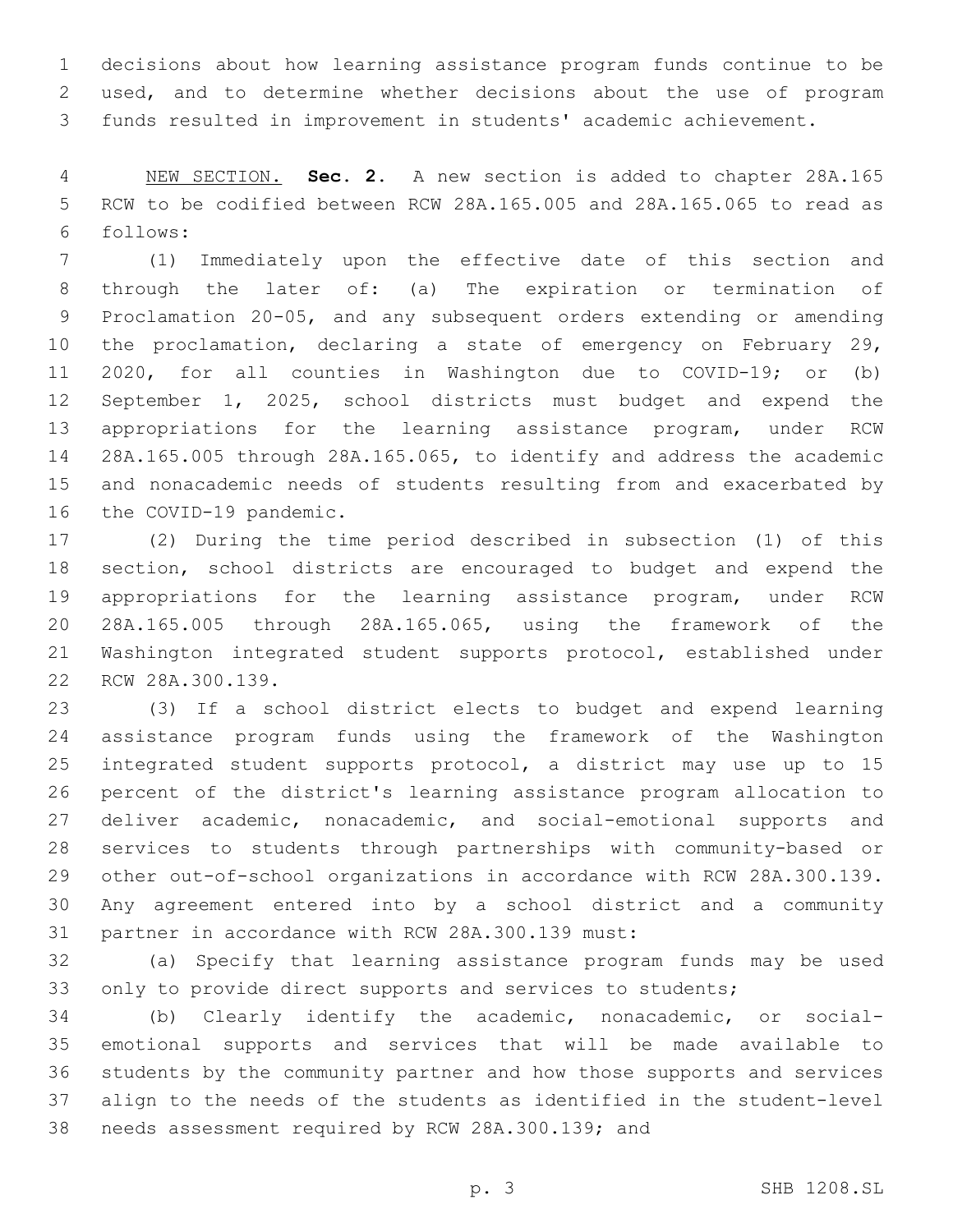(c) Identify the in-school supports that will be reinforced by the supports and services provided by the community partner to promote student progress towards meeting academic standards.

 NEW SECTION. **Sec. 3.** A new section is added to chapter 28A.165 RCW to be codified between RCW 28A.165.005 and 28A.165.065 to read as follows:6

 (1) While the state allocations for the learning assistance program under this chapter are intended to be flexible dollars within the control of the public school and school district, this local control must be balanced with local accountability for improvement in 11 student achievement.

 (2) School district boards of directors must budget and expend the appropriations for the learning assistance program, under RCW 28A.165.005 through 28A.165.065, using the framework of the Washington integrated student supports protocol, established under 16 RCW 28A.300.139.

 (3) A district may use up to 15 percent of the district's learning assistance program allocation to deliver academic, nonacademic, and social-emotional supports and services to students through partnerships with community-based or other out-of-school organizations in accordance with RCW 28A.300.139. Any agreement entered into by a school district and a community partner in 23 accordance with RCW 28A.300.139 must:

 (a) Specify that learning assistance program funds may be used 25 only to provide direct supports and services to students;

 (b) Clearly identify the academic, nonacademic, or social- emotional supports and services that will be made available to students by the community partner and how those supports and services align to the needs of the students as identified in the student-level 30 needs assessment required by RCW 28A.300.139; and

 (c) Identify the in-school supports that will be reinforced by the supports and services provided by the community partner to promote student progress towards meeting academic standards.

 **Sec. 4.** RCW 28A.300.139 and 2016 c 72 s 801 are each amended to read as follows:35

 (1) ((Subject to the availability of amounts appropriated for 37 this specific purpose, the)) The Washington integrated student supports protocol is established. The protocol shall be developed by

p. 4 SHB 1208.SL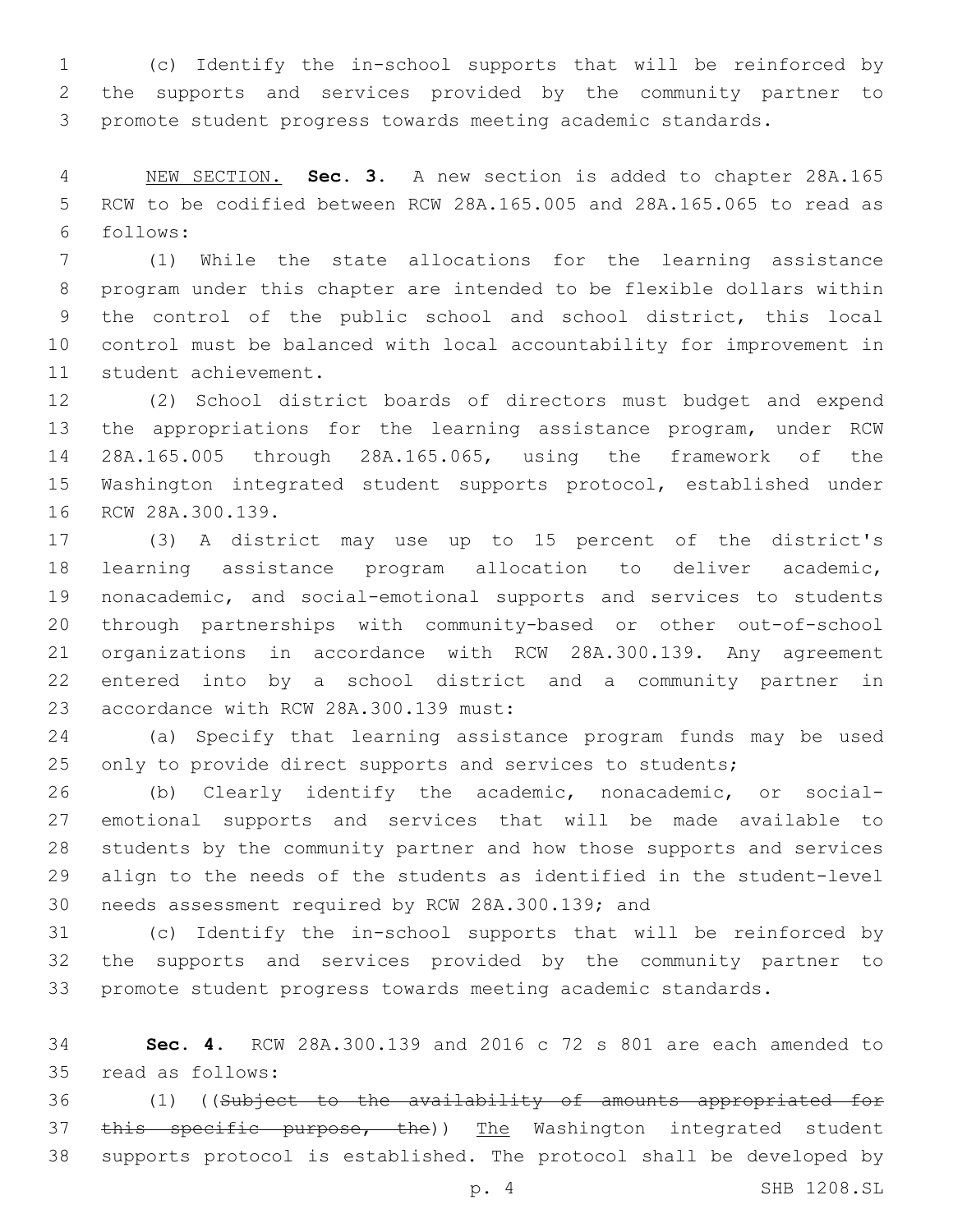the center for the improvement of student learning, established in RCW 28A.300.130, based on the framework described in this section. 3 The purposes of the protocol include:

 (a) Supporting a school-based approach to promoting the success of all students by coordinating academic and nonacademic supports to reduce barriers to academic achievement and educational attainment;

 (b) Fulfilling a vision of public education where educators focus on education, students focus on learning, and auxiliary supports 9 enable teaching and learning to occur unimpeded;

 (c) Encouraging the creation, expansion, and quality improvement of community-based supports that can be integrated into the academic 12 environment of schools and school districts;

 (d) Increasing public awareness of the evidence showing that academic outcomes are a result of both academic and nonacademic 15 factors; and

 (e) Supporting statewide and local organizations in their efforts to provide leadership, coordination, technical assistance, professional development, and advocacy to implement high-quality, evidence-based, student-centered, coordinated approaches throughout 20 the state.

 (2)(a) The Washington integrated student supports protocol must be sufficiently flexible to adapt to the unique needs of schools and districts across the state, yet sufficiently structured to provide all students with the individual support they need for academic 25 success.

 (b) The essential framework of the Washington integrated student 27 supports protocol includes:

 (i) Needs assessments: A system-level needs assessment with resource mapping must be conducted in order to identify academic and nonacademic supports that are currently available or lacking in schools, school districts, and the community. A student-level needs assessment must be conducted for all at-risk students in order to develop or identify the needed academic and nonacademic supports within the students' school and community. These supports must be coordinated to provide students with a package of mutually reinforcing supports designed to meet the individual needs of each 37 student.

 (ii) Integration and coordination: The school and district leadership and staff must ((develop close relationships)) establish clear, cooperative policies and procedures with community-based and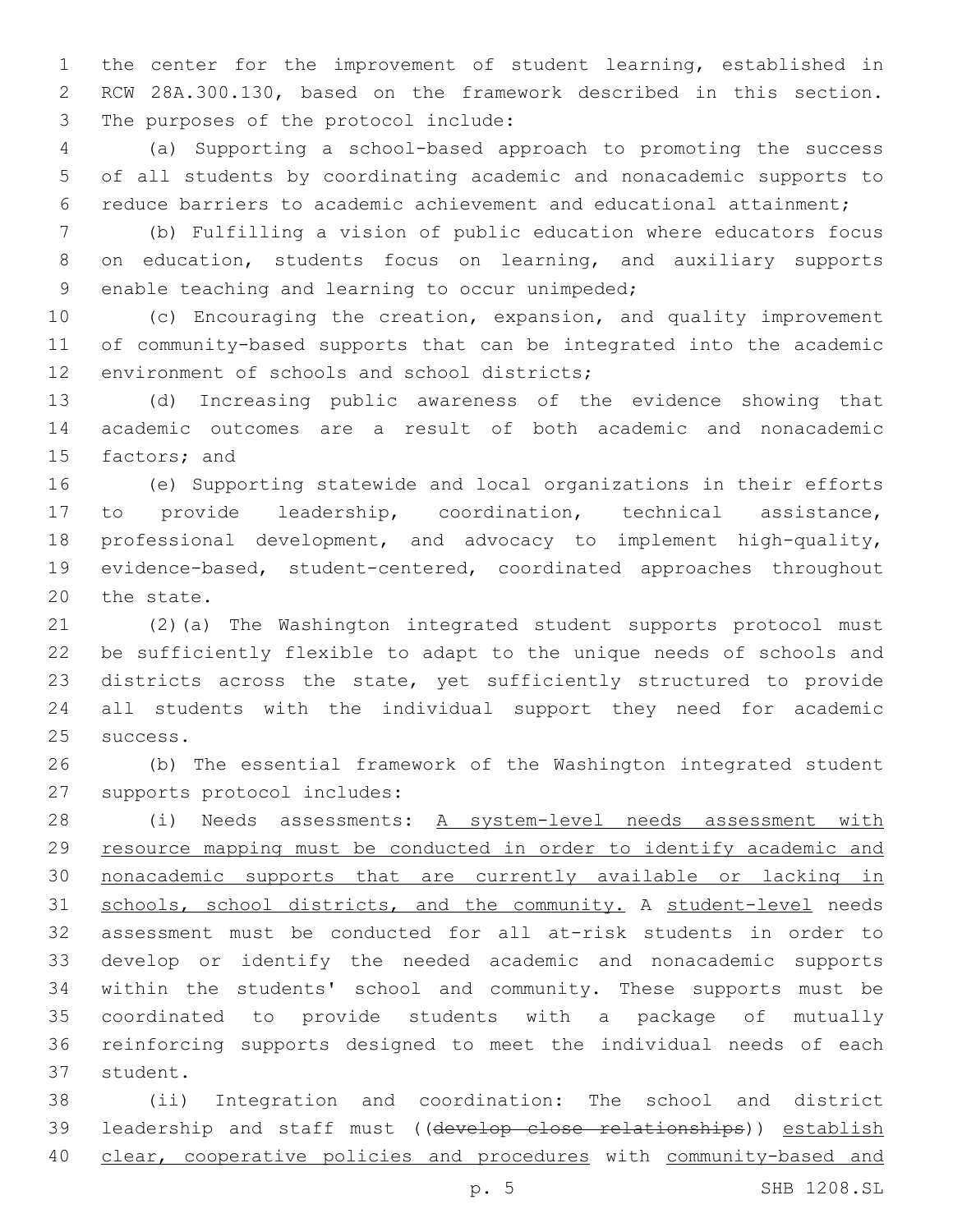other out-of-school providers of academic and nonacademic supports to 2 enhance the effectiveness of the protocol.

 (iii) Community partnerships: Community partners must be engaged to provide academic, nonacademic, and social-emotional supports to reduce barriers to students' academic success, including supports to students' families.6

 (iv) Data driven: Students' needs and outcomes must be tracked over time to determine student progress and evolving needs.

 (c) The framework must facilitate the ability of any academic or nonacademic provider to support the needs of at-risk students, including, but not limited to: Out-of-school providers, social workers, mental health counselors, physicians, dentists, speech 13 therapists, and audiologists.

 **Sec. 5.** RCW 28A.165.005 and 2017 3rd sp.s. c 13 s 403 are each 15 amended to read as follows:

16 (( $(1)$ )) This chapter is designed to: ( $(4a)$ )) (1) Promote the use of data when developing programs to assist students who are not meeting academic standards ((and reduce disruptive behaviors in the  $\epsilon$ lassroom)); and  $((+b))$   $(2)$  quide school districts in providing the most effective and efficient practices when implementing supplemental instruction and services to assist students who are not meeting 22 academic standards ((and reduce disruptive behaviors in the 23 elassroom)).

24 (((2) School districts implementing a learning assistance program shall focus first on addressing the needs of students in grades kindergarten through four who are deficient in reading or reading 27 readiness skills to improve reading literacy.))

 **Sec. 6.** RCW 28A.165.015 and 2017 3rd sp.s. c 13 s 404 are each 29 amended to read as follows:

 Unless the context clearly indicates otherwise the definitions in 31 this section apply throughout this chapter.

 (1) "Basic skills areas" means reading, writing, and mathematics as well as readiness associated with these skills.

 (2) (("Participating student" means a student in kindergarten through grade twelve who scores below standard for his or her grade level using multiple measures of performance, including on the statewide student assessments or other assessments and performance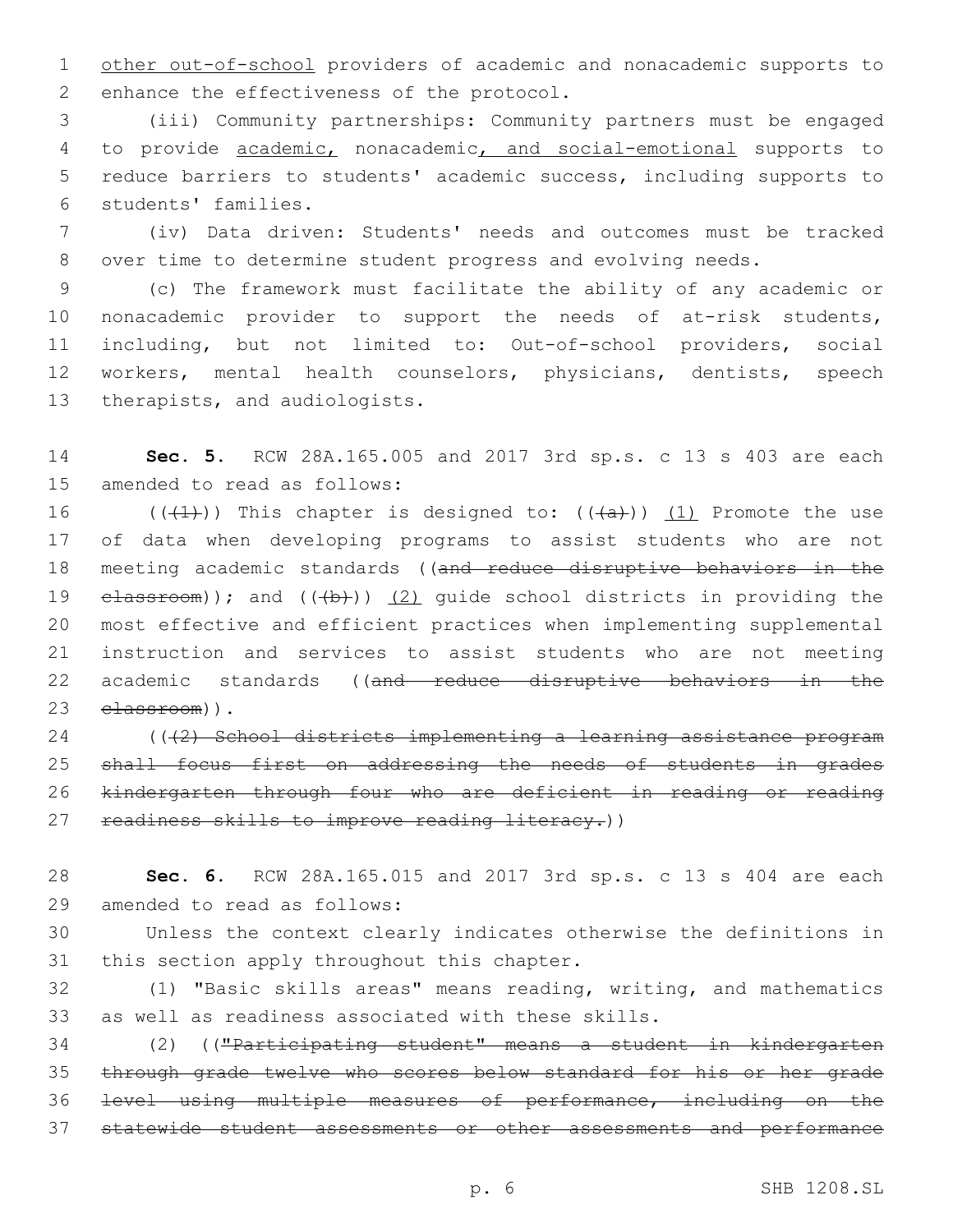1 measurement tools administered by the school or district and who is 2 identified by the district to receive services.

3 (3)) "Statewide student assessments" means one or more of the 4 assessments administered by school districts as required under RCW 5 28A.655.070.

 $((+4))$   $(3)$  "Students who are not meeting academic standards" means students with the greatest academic deficits in basic skills as identified by statewide, school, or district assessments or other 9 performance measurement tools.

10 **Sec. 7.** RCW 28A.165.065 and 2013 2nd sp.s. c 18 s 206 are each 11 amended to read as follows:

12 To ensure that school districts are meeting the requirements of 13 this chapter, the superintendent of public instruction shall monitor 14 learning assistance programs using, at minimum, data reported as 15 required under RCW 28A.165.100, no less than once every four years. 16 The primary purpose of program monitoring is to evaluate the 17 effectiveness of a school district's allocation and expenditure of 18 resources and monitor school district fidelity in implementing best 19 practices using the framework of the Washington integrated student 20 supports protocol, established under RCW 28A.300.139. The office of 21 the superintendent of public instruction may provide technical 22 assistance to school districts to improve the effectiveness of a 23 learning assistance program.

24 **Sec. 8.** RCW 28A.165.100 and 2019 c 208 s 1 are each amended to 25 read as follows:

 (1) School districts shall record in the statewide individual student data system annual entrance and exit performance data for each student participating in the learning assistance program according to specifications established by the office of the 30 superintendent of public instruction.

31 (2) ((By August 1, 2014, and each)) Annually September 30th 32 ((thereafter)), school districts shall report to the office of the 33 superintendent of public instruction, using a common format prepared 34 by the office:

35 (a) The amount of academic growth gained by students 36 participating in the learning assistance program;

37 (b) The number of students who gain at least one year of academic 38 qrowth;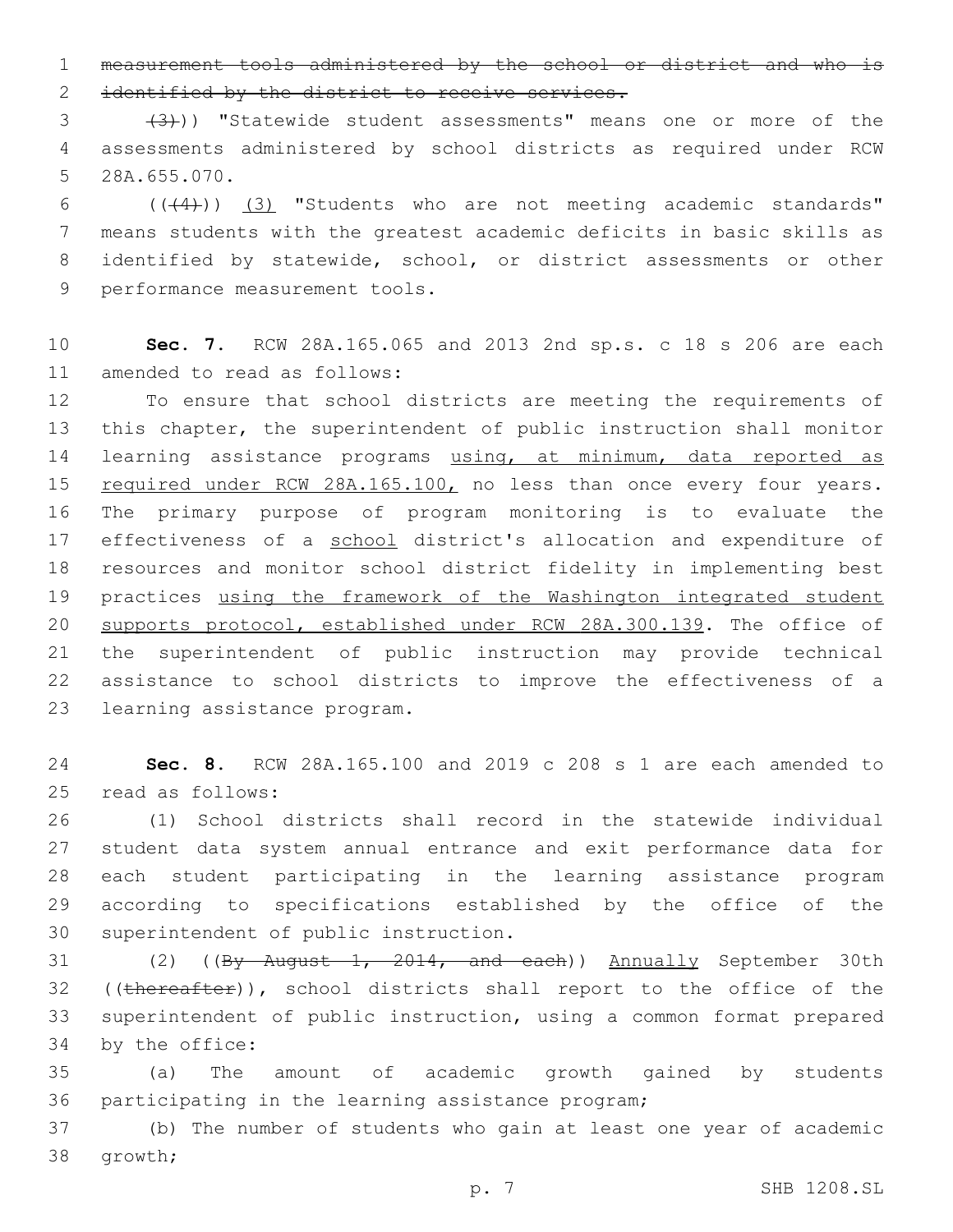(c) The specific practices, activities, and programs used by each school building that received learning assistance program funding; ((and))

 (d) The percentage of learning assistance program funding used to engage community partners, the number of students receiving direct supports and services from those community partners, and the types of supports and services; and

 (e) Other data if required by the office of the superintendent of public instruction to demonstrate the efficacy of the learning assistance program expenditures to show student academic growth gains including indicators aligned with the accountability framework for 12 schools receiving support under RCW 28A.657.110.

 (3) By January 1, 2020, and each January 1st thereafter, the office of the superintendent of public instruction shall compile the school district data reported as required by subsection (2) of this section, and report, in compliance with RCW 43.01.036, to the appropriate committees of the legislature with the annual and longitudinal gains for the specific practices, activities, and programs used by the school districts and schools to show which are the most effective. The data must be disaggregated by student subgroups as described in RCW 28A.300.042(1) for student-level data.

 **Sec. 9.** RCW 28A.300.130 and 2016 c 72 s 804 are each amended to 23 read as follows:

 Provisions in subsections (1) through (5) of this section are 25 subject to the availability of amounts appropriated for these specific purposes.

 (1) To facilitate access to information and materials on educational improvement and research, the superintendent of public 29 instruction( $\sqrt{7}$  subject to the availability of amounts appropriated 30 for this specific purpose,)) shall establish the center for the improvement of student learning. The center shall work in conjunction with parents, educational service districts, institutions of higher education, and education, parent, community, and business organizations.34

 (2) The center, ((subject to the availability of amounts 36 appropriated for this specific purpose, and)) in conjunction with other staff in the office of the superintendent of public 38 instruction, shall: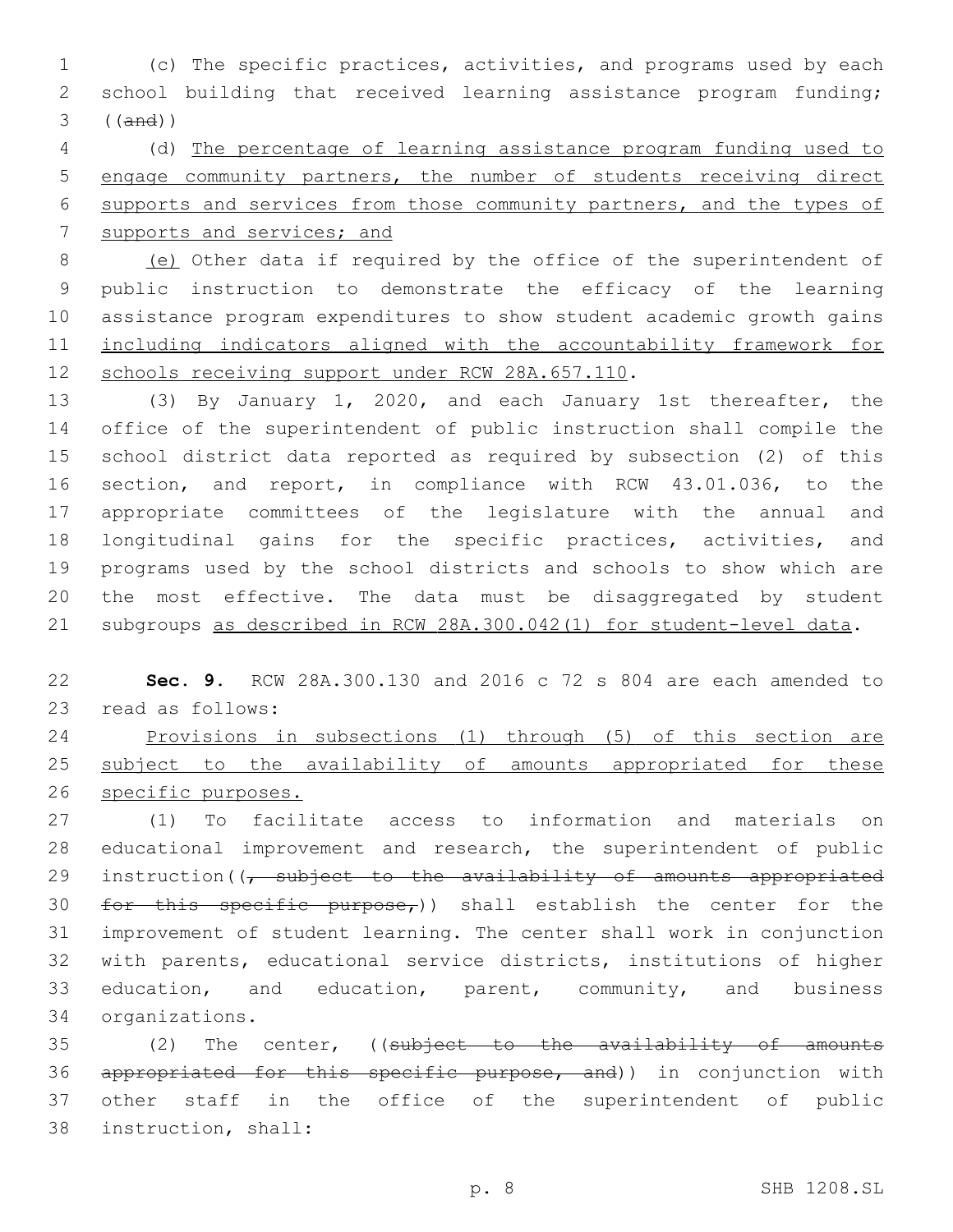(a) Serve as a clearinghouse for information regarding successful educational improvement and parental involvement programs in schools and districts, and information about efforts within institutions of higher education in the state to support educational improvement 5 initiatives in Washington schools and districts;

 (b) Provide best practices research that can be used to help schools develop and implement: Programs and practices to improve instruction; systems to analyze student assessment data, with an emphasis on systems that will combine the use of state and local data to monitor the academic progress of each and every student in the 11 school district; comprehensive, school-wide improvement plans; school-based shared decision-making models; programs to promote lifelong learning and community involvement in education; school-to- work transition programs; programs to meet the needs of highly capable students; programs and practices to meet the needs of students with disabilities; programs and practices to meet the diverse needs of students based on gender, racial, ethnic, economic, and special needs status; research, information, and technology systems; and other programs and practices that will assist educators in helping students learn the essential academic learning 21 requirements;

 (c) Periodically review the efficacy of programs and practices 23 designed to meet the needs of students who are not meeting academic standards as defined in RCW 28A.165.015, starting with the best practices and strategies included on the state menus developed under 26 RCW 28A.165.035, as repealed by this act, and RCW 28A.655.235, and 27 the services and activities listed in RCW 28A.165.035, as repealed by 28 this act;

 (d) Develop and maintain an internet web site to increase the availability of information, research, and other materials;

 ( $(\overline{(d)})$ )  $(e)$  Work with appropriate organizations to inform teachers, district and school administrators, and school directors about the waivers available and the broadened school board powers 34 under RCW 28A.320.015;

 (((e))) (f) Provide training and consultation services, including 36 conducting regional summer institutes;

37 ( $(\text{+f})$ ) (g) Identify strategies for improving the success rates of ethnic and racial student groups and students with disabilities, 39 with disproportionate academic achievement;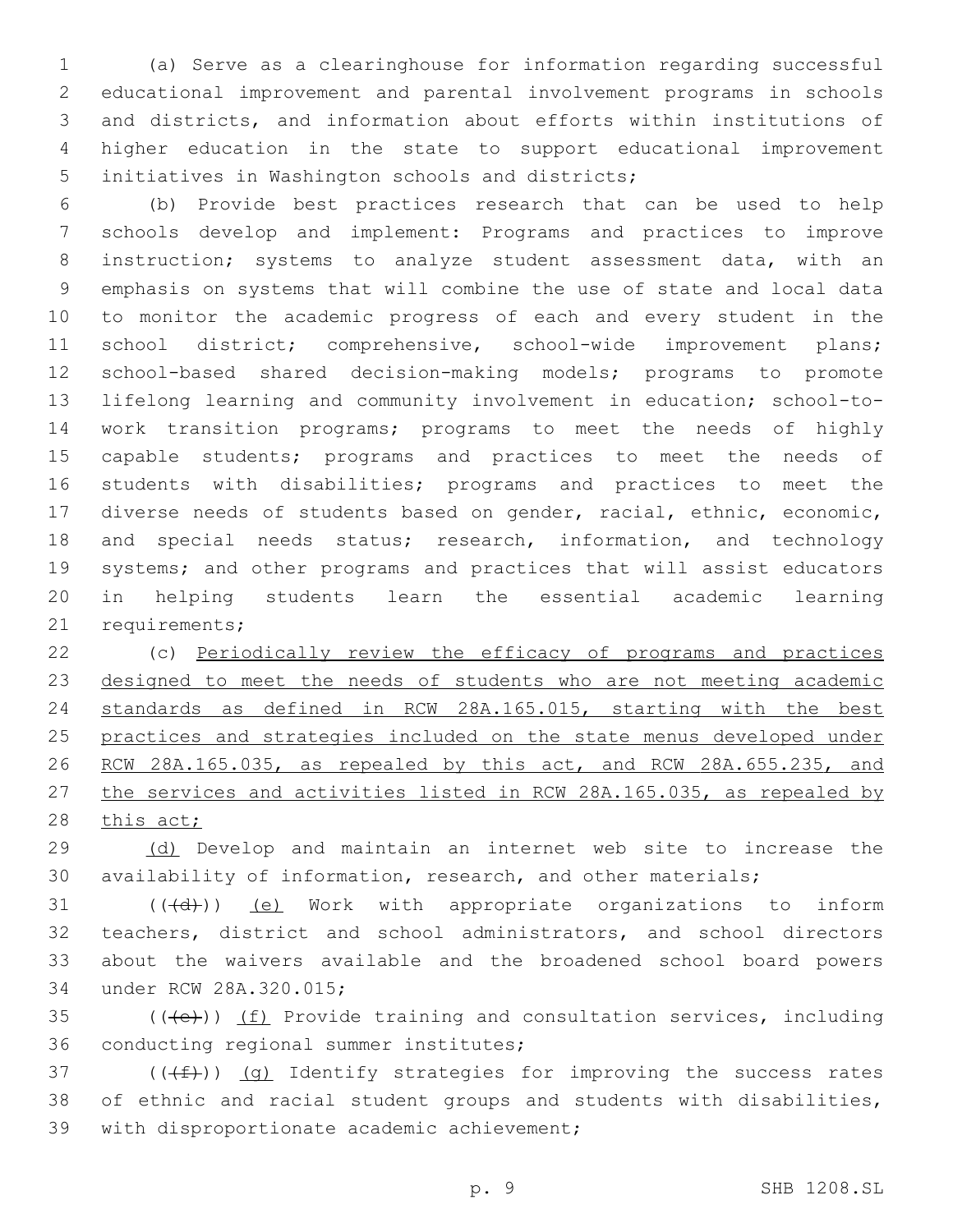1 (((+q))) (h) Work with parents, teachers, and school districts in establishing a model absentee notification procedure that will properly notify parents when their student has not attended a class or has missed a school day. The office of the superintendent of public instruction shall consider various types of communication with parents including, but not limited to, email, phone, and postal mail; ((and

8 (h)) (i) By December 1, 2026, and by December 1st annually thereafter: (i) Review the learning assistance program information submitted as required by RCW 28A.165.100; and (ii) report to the appropriate committees of the legislature with a summary of the innovations made by school districts to reduce barriers to the academic achievement of students participating in the learning 14 assistance program; and

 (j) Perform other functions consistent with the purpose of the center as prescribed in subsection (1) of this section.

 (3) The superintendent of public instruction shall select and 18 employ a director for the center.

 (4) The superintendent may enter into contracts with individuals or organizations including but not limited to: School districts; educational service districts; educational organizations; teachers; 22 higher education faculty; institutions of higher education; state agencies; business or community-based organizations; and other individuals and organizations to accomplish the duties and responsibilities of the center. In carrying out the duties and 26 responsibilities of the center, the superintendent, whenever possible, shall use practitioners to assist agency staff as well as assist educators and others in schools and districts.

 (5) The office of the superintendent of public instruction shall report to the legislature by September 1, 2007, and thereafter biennially, regarding the effectiveness of the center for the improvement of student learning, how the services provided by the center for the improvement of student learning have been used and by whom, and recommendations to improve the accessibility and application of knowledge and information that leads to improved student learning and greater family and community involvement in the 37 public education system.

 **Sec. 10.** RCW 28A.305.130 and 2019 c 252 s 112 are each amended to read as follows:39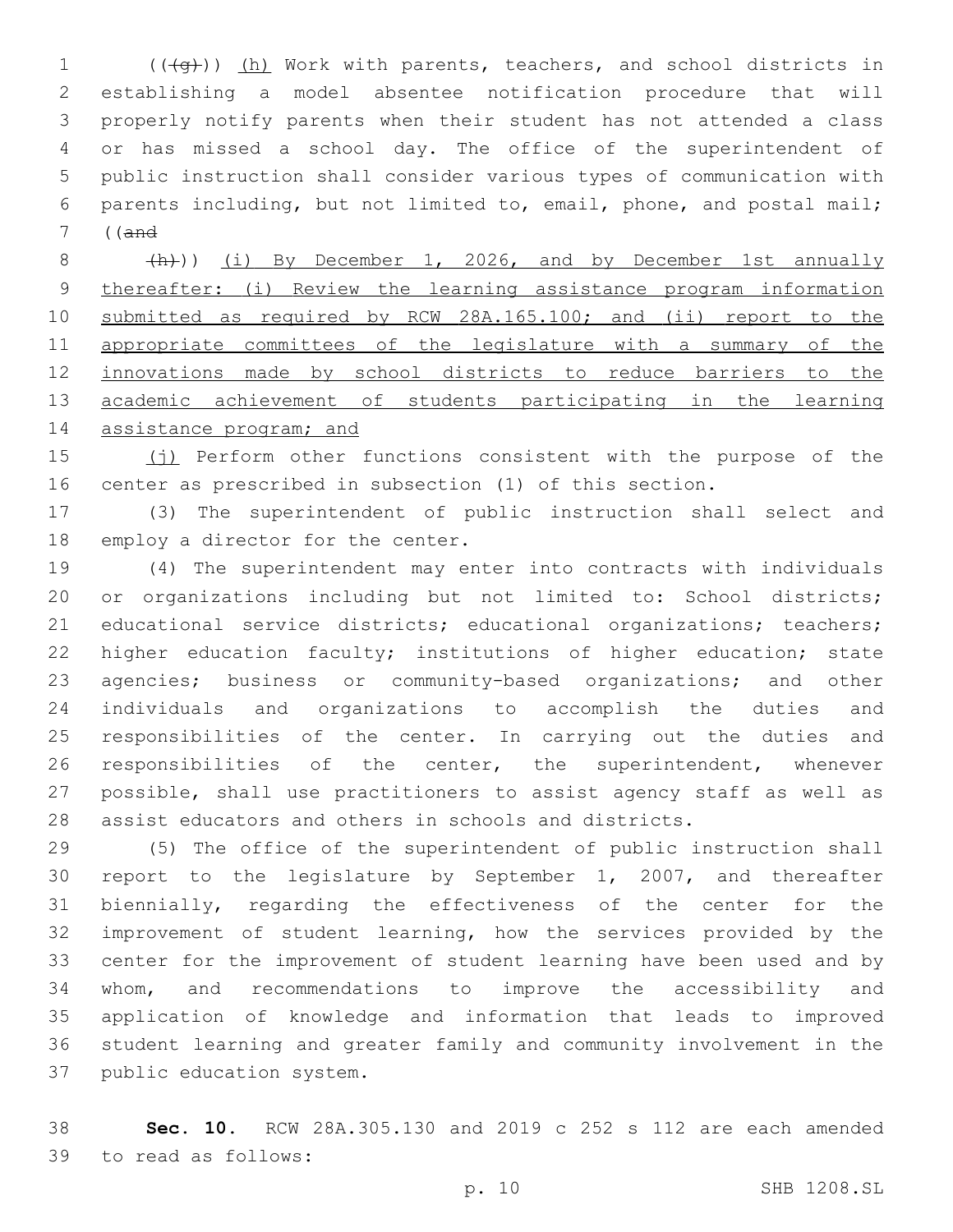The purpose of the state board of education is to provide advocacy and strategic oversight of public education; implement a standards-based accountability framework that creates a unified system of increasing levels of support for schools in order to improve student academic achievement; provide leadership in the creation of a system that personalizes education for each student and respects diverse cultures, abilities, and learning styles; and promote achievement of the goals of RCW 28A.150.210. In addition to any other powers and duties as provided by law, the state board of 10 education shall:

 (1) Hold regularly scheduled meetings at such time and place within the state as the board shall determine and may hold such special meetings as may be deemed necessary for the transaction of 14 public business;

 (2) Form committees as necessary to effectively and efficiently 16 conduct the work of the board;

 (3) Seek advice from the public and interested parties regarding 18 the work of the board;

19 (4) For purposes of statewide accountability:

 (a) Adopt and revise performance improvement goals in reading, writing, science, and mathematics, by subject and grade level, once assessments in these subjects are required statewide; academic and technical skills, as appropriate, in secondary career and technical education programs; and student attendance, as the board deems appropriate to improve student learning. The goals shall be consistent with student privacy protection provisions of RCW 28A.655.090(7) and shall not conflict with requirements contained in Title I of the federal elementary and secondary education act of 1965, or the requirements of the Carl D. Perkins vocational education act of 1998, each as amended. The goals may be established for all students, economically disadvantaged students, limited English 32 proficient students, students with disabilities, and students ( $(f$ from disproportionately academically underachieving racial and ethnic backgrounds)) who are not meeting academic standards as defined in RCW 28A.165.015, disaggregated as described in RCW 28A.300.042(1) for student-level data. The board may establish school and school district goals addressing high school graduation rates and dropout reduction goals for students in grades seven through twelve. The board shall adopt the goals by rule. However, before each goal is implemented, the board shall present the goal to the education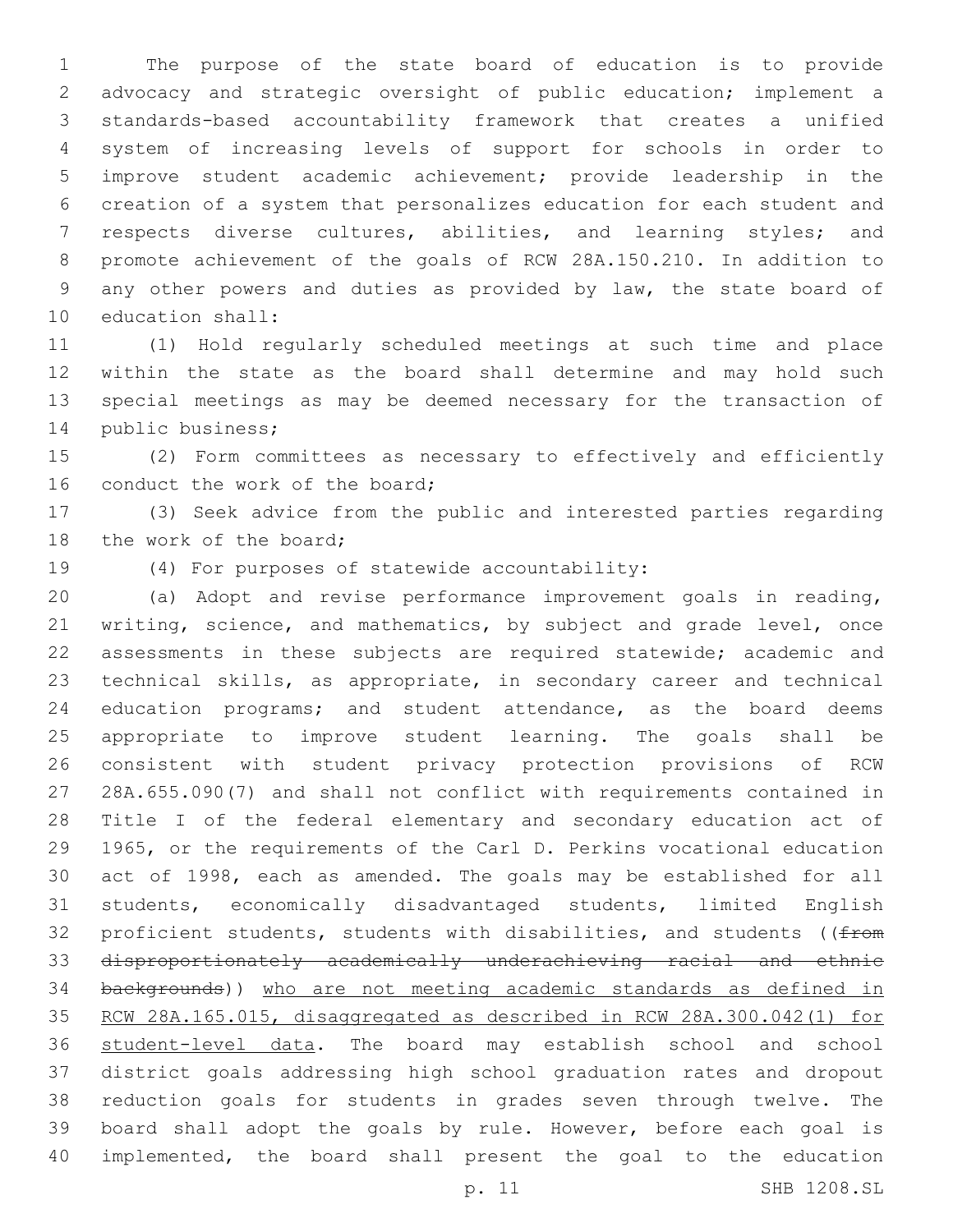committees of the house of representatives and the senate for the committees' review and comment in a time frame that will permit the legislature to take statutory action on the goal if such action is 4 deemed warranted by the legislature;

 (b)(i)(A) Identify the scores students must achieve in order to meet the standard on the statewide student assessment, and the SAT or the ACT if used to demonstrate career and college readiness under RCW 28A.655.250. The board shall also determine student scores that identify levels of student performance below and beyond the standard. The board shall set such performance standards and levels in consultation with the superintendent of public instruction and after consideration of any recommendations that may be developed by any 13 advisory committees that may be established for this purpose;

 (B) To permit the legislature to take any statutory action it deems warranted before modified or newly established scores are implemented, the board shall notify the education committees of the house of representatives and the senate of any scores that are modified or established under (b)(i)(A) of this subsection on or after July 28, 2019. The notifications required by this subsection (4)(b)(i)(B) must be provided by November 30th of the year proceeding the beginning of the school year in which the modified or established 22 scores will take effect;

 (ii) The legislature intends to continue the implementation of chapter 22, Laws of 2013 2nd sp. sess. when the legislature expressed the intent for the state board of education to identify the student performance standard that demonstrates a student's career and college readiness for the eleventh grade consortium-developed assessments. Therefore, by December 1, 2018, the state board of education, in consultation with the superintendent of public instruction, must identify and report to the governor and the education policy and fiscal committees of the legislature on the equivalent student performance standard that a tenth grade student would need to achieve on the state assessments to be on track to be career and college ready at the end of the student's high school experience;

 (iii) The legislature shall be advised of the initial performance standards and any changes made to the elementary, middle, and high school level performance standards. The board must provide an explanation of and rationale for all initial performance standards and any changes, for all grade levels of the statewide student assessment. If the board changes the performance standards for any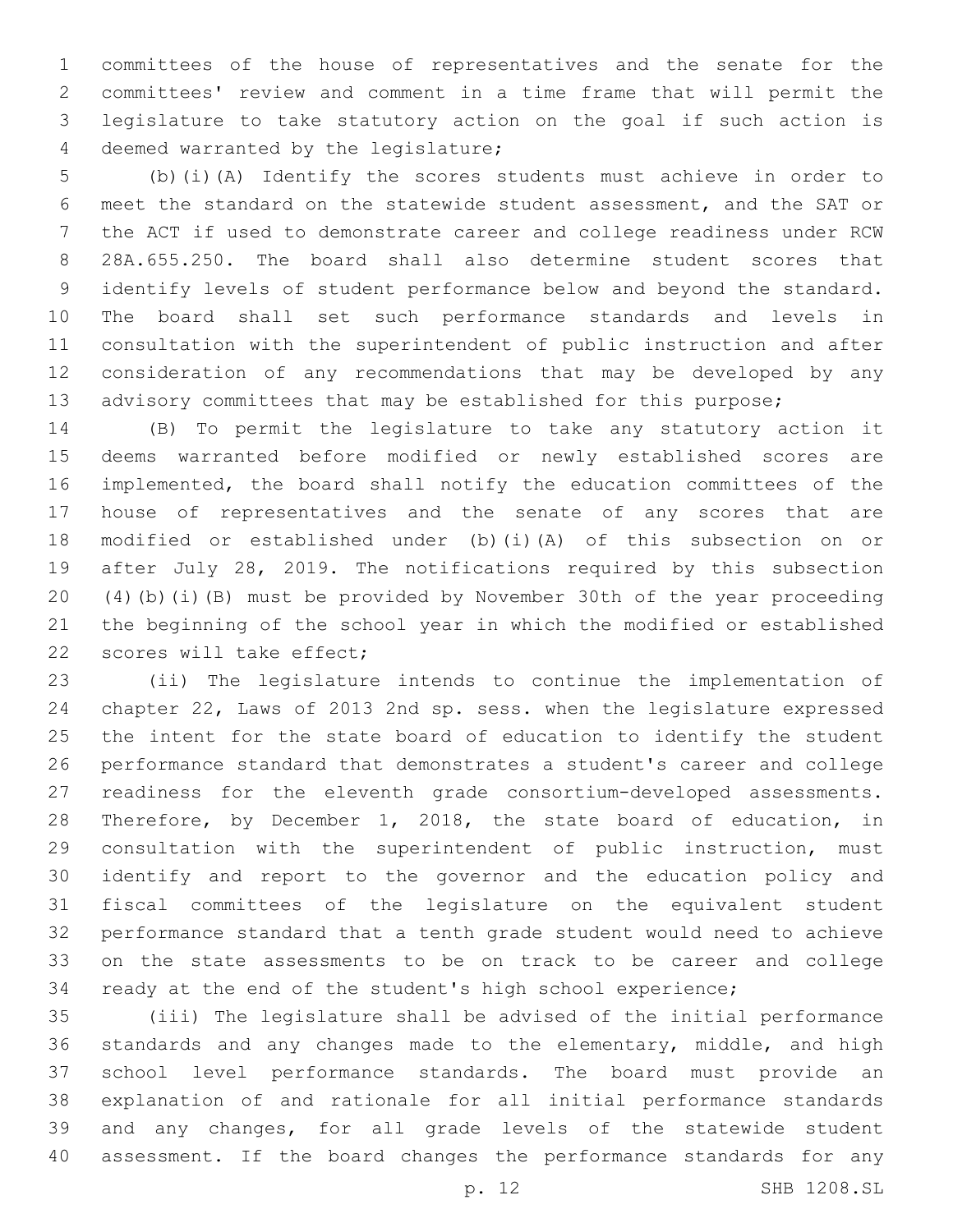grade level or subject, the superintendent of public instruction must recalculate the results from the previous ten years of administering that assessment regarding students below, meeting, and beyond the state standard, to the extent that this data is available, and post a comparison of the original and recalculated results on the 6 superintendent's web site;

 (c) Annually review the assessment reporting system to ensure fairness, accuracy, timeliness, and equity of opportunity, especially with regard to schools with special circumstances and unique populations of students, and a recommendation to the superintendent 11 of public instruction of any improvements needed to the system; and

 (d) Include in the biennial report required under RCW 28A.305.035, information on the progress that has been made in 14 achieving goals adopted by the board;

 (5) Accredit, subject to such accreditation standards and procedures as may be established by the state board of education, all private schools that apply for accreditation, and approve, subject to the provisions of RCW 28A.195.010, private schools carrying out a program for any or all of the grades kindergarten through twelve. However, no private school may be approved that operates a kindergarten program only and no private school shall be placed upon the list of accredited schools so long as secret societies are knowingly allowed to exist among its students by school officials;

 (6) Articulate with the institutions of higher education, 25 workforce representatives, and early learning policymakers and providers to coordinate and unify the work of the public school 27 system;

 (7) Hire an executive director and an administrative assistant to reside in the office of the superintendent of public instruction for administrative purposes. Any other personnel of the board shall be appointed as provided by RCW 28A.300.020. The board may delegate to the executive director by resolution such duties as deemed necessary to efficiently carry on the business of the board including, but not limited to, the authority to employ necessary personnel and the authority to enter into, amend, and terminate contracts on behalf of the board. The executive director, administrative assistant, and all but one of the other personnel of the board are exempt from civil service, together with other staff as now or hereafter designated as 39 exempt in accordance with chapter 41.06 RCW; and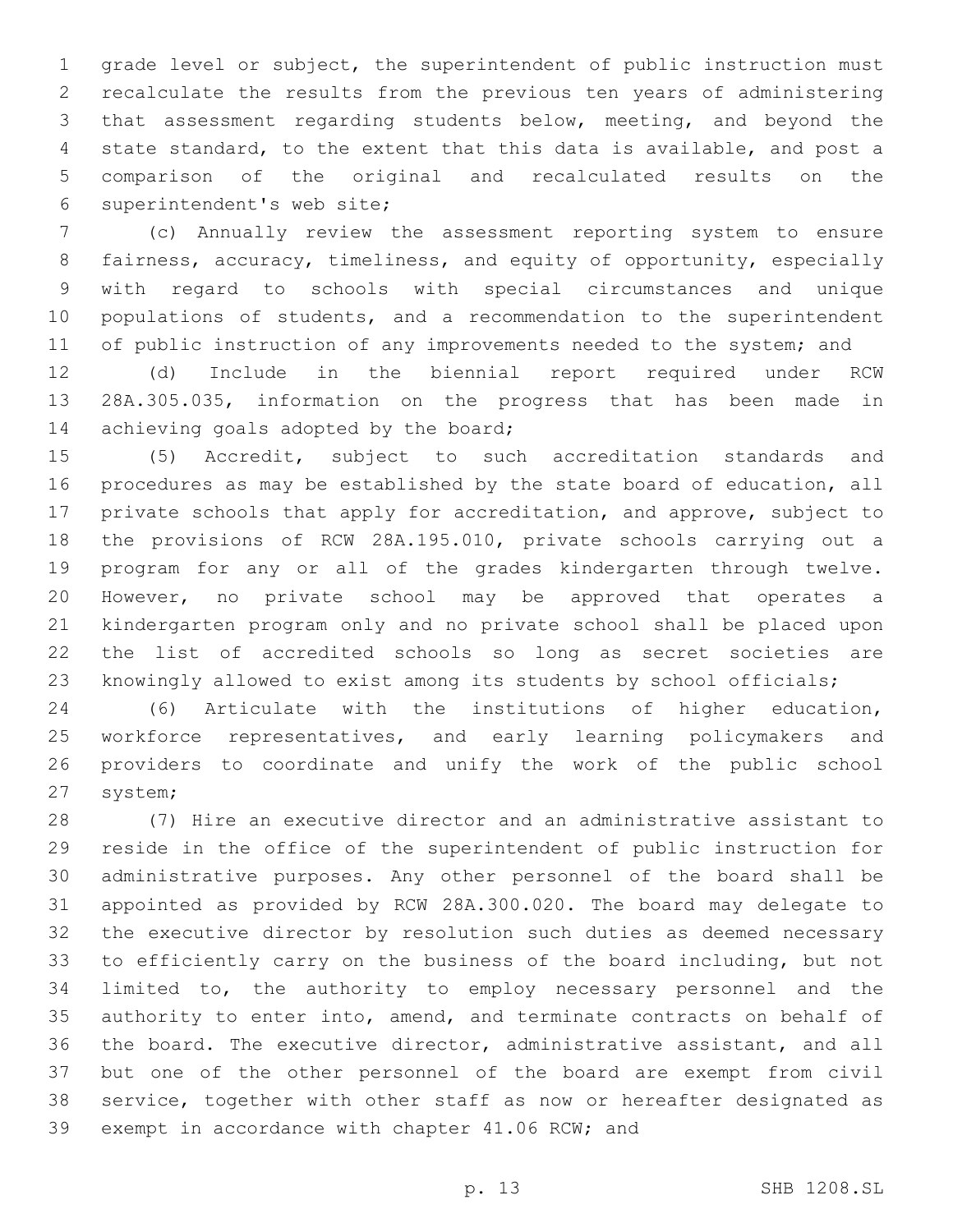(8) Adopt a seal that shall be kept in the office of the 2 superintendent of public instruction.

 **Sec. 11.** RCW 28A.320.190 and 2019 c 252 s 113 are each amended 4 to read as follows:

 (1) The extended learning opportunities program is created for eligible ((eleventh and)) ninth through twelfth grade students who are not on track to meet local or state graduation requirements as well as eighth grade students who need additional assistance in order to have the opportunity for a successful entry into high school. The program shall provide early notification of graduation status and information on education opportunities including preapprenticeship 12 programs that are available.

 (2) Under the extended learning opportunities program and to the extent funds are available for that purpose, districts shall make available to students in grade twelve who have failed to meet one or more local or state graduation requirements the option of continuing enrollment in the school district in accordance with RCW 28A.225.160. Districts are authorized to use basic education program funding to provide instruction to eligible students under RCW 28A.150.220(5).

 (3) Under the extended learning opportunities program, instructional services for eligible students can occur during the regular school day, evenings, on weekends, or at a time and location deemed appropriate by the school district, including the educational service district, in order to meet the needs of these students. Instructional services provided under this section do not include services offered at private schools. Instructional services can 27 include, but are not limited to, the following:

(a) Individual or small group instruction;28

 (b) Attendance in a public high school or public alternative 30 school classes or at a skill center;

(c) Inclusion in remediation programs, including summer school;

 (d) Language development instruction for English language 33 learners;

 (e) Online curriculum and instructional support, including programs for credit retrieval and statewide student assessment 36 preparatory classes; and

 (f) Reading improvement specialists available at the educational 38 service districts to serve eighth( $(-$  eleventh, and)) through twelfth grade educators through professional development in accordance with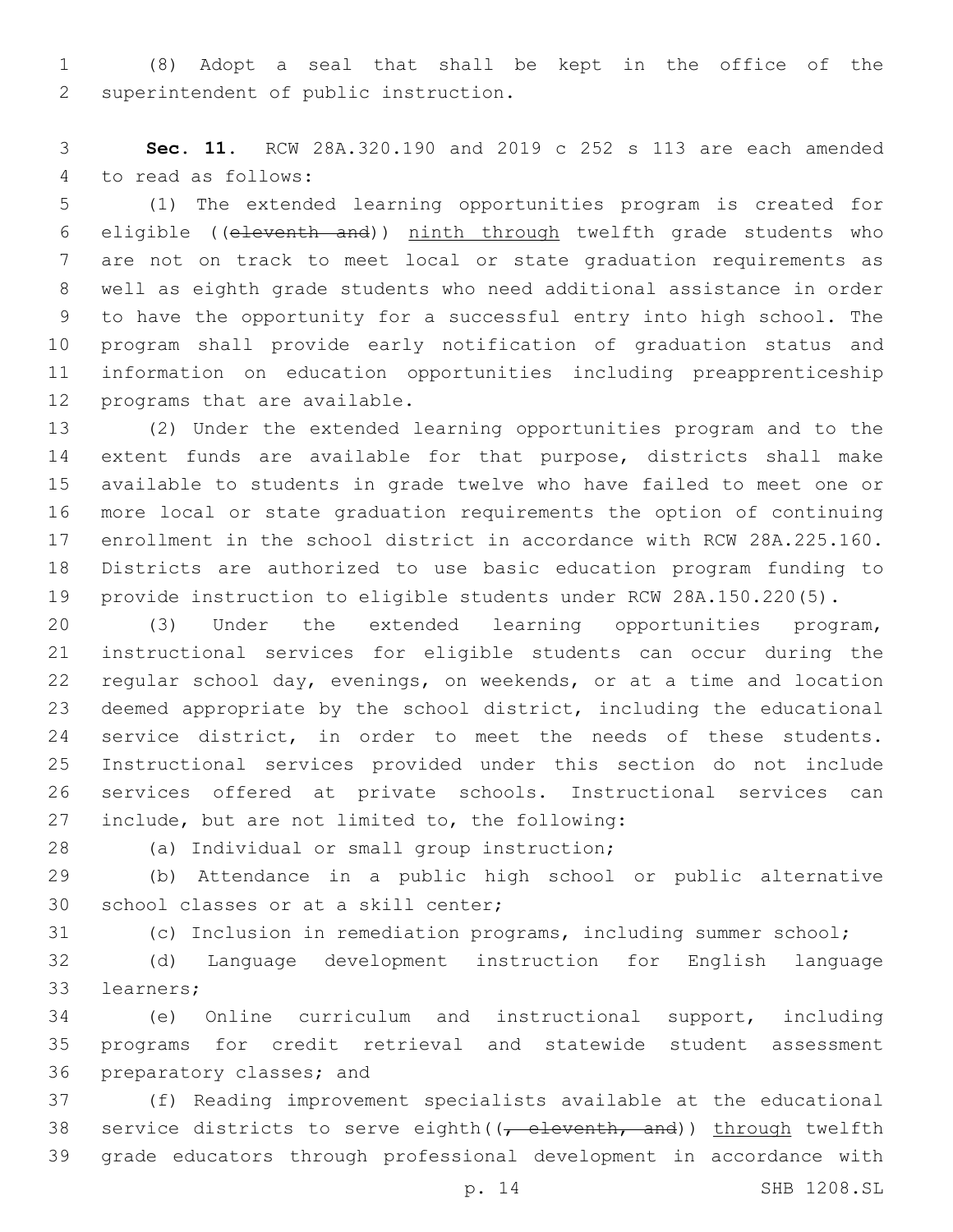RCW 28A.415.350. The reading improvement specialist may also provide direct services to eligible students and those students electing to continue a fifth year in a high school program who are still struggling with basic reading skills.4

 **Sec. 12.** RCW 28A.710.280 and 2018 c 266 s 403 are each amended to read as follows:6

 (1) The legislature intends that state funding for charter schools be distributed equitably with state funding provided for 9 other public schools.

 (2) For eligible students enrolled in a charter school established and operating in accordance with this chapter, the superintendent of public instruction shall transmit to each charter school an amount calculated as provided in this section and based on the statewide average salaries set forth in RCW 28A.150.410 for certificated instructional staff adjusted by the regionalization factor that applies to the school district in which the charter school is geographically located, including any enrichment to those statutory formulae that is specified in the omnibus appropriations act. The amount must be the sum of (a) and (b) of this subsection.

 (a) The superintendent shall, for purposes of making distributions under this section, separately calculate and distribute to charter schools moneys appropriated for general apportionment 23 under the same ratios as in RCW 28A.150.260.

 (b) The superintendent also shall, for purposes of making distributions under this section, and in accordance with the applicable formulae for categorical programs specified in (b)(i) through (v) of this subsection (2) and any enrichment to those statutory formulae that is specified in the omnibus appropriations act, separately calculate and distribute moneys appropriated by the 30 legislature to charter schools for:

31 (i) Supplemental instruction and services for ((underachieving)) students who are not meeting academic standards through the learning assistance program under RCW 28A.165.005 through 28A.165.065;

 (ii) Supplemental instruction and services for eligible and enrolled students and exited students whose primary language is other than English through the transitional bilingual instruction program 37 under RCW 28A.180.010 through 28A.180.080;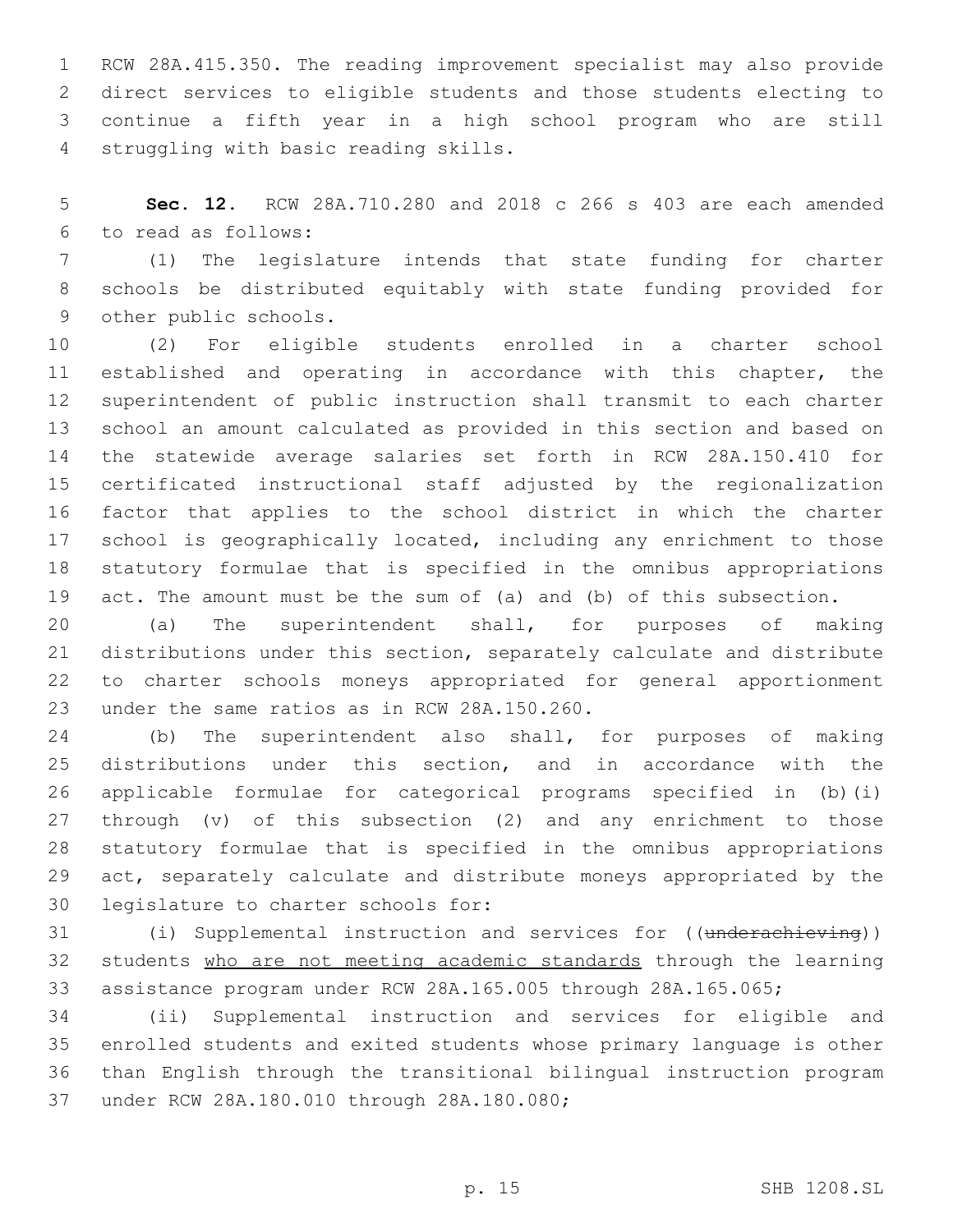(iii) The opportunity for an appropriate education at public expense as defined by RCW 28A.155.020 for all eligible students with 3 disabilities as defined in RCW 28A.155.020;

 (iv) Programs for highly capable students under RCW 28A.185.010 5 through 28A.185.030; and

 (v) Pupil transportation services to and from school in accordance with RCW 28A.160.150 through 28A.160.180. Distributions for pupil transportation must be calculated on a per eligible student basis based on the allocation for the previous school year to the school district in which the charter school is located.

 (3) The superintendent of public instruction must adopt rules necessary for the distribution of funding required by this section and to comply with federal reporting requirements.

 NEW SECTION. **Sec. 13.** RCW 28A.165.035 (Program activities— Partnerships with local entities—Development and use of state menus of best practices and strategies) and 2018 c 75 s 7, 2016 c 72 s 803, 2013 2nd sp.s. c 18 s 203, 2008 c 321 s 4, & 2004 c 20 s 4 are each repealed.

 NEW SECTION. **Sec. 14.** Section 2 of this act expires at the later of either: (1) The expiration or termination of Proclamation 20-05, and any subsequent orders extending or amending the proclamation, declaring a state of emergency on February 29, 2020, for all counties in Washington due to COVID-19; or (2) September 1, 2025.

 NEW SECTION. **Sec. 15.** Section 3 of this act takes effect at the later of either: (1) The expiration or termination of Proclamation 20-05, and any subsequent orders extending or amending the proclamation, declaring a state of emergency on February 29, 2020, for all counties in Washington due to COVID-19; or (2) September 1, 2025.

 NEW SECTION. **Sec. 16.** The office of the governor must provide written notice of the expiration date of section 2 of this act and the effective date of section 3 of this act to affected parties, the chief clerk of the house of representatives, the secretary of the senate, the office of the code reviser, and others as deemed appropriate by the office of the governor.